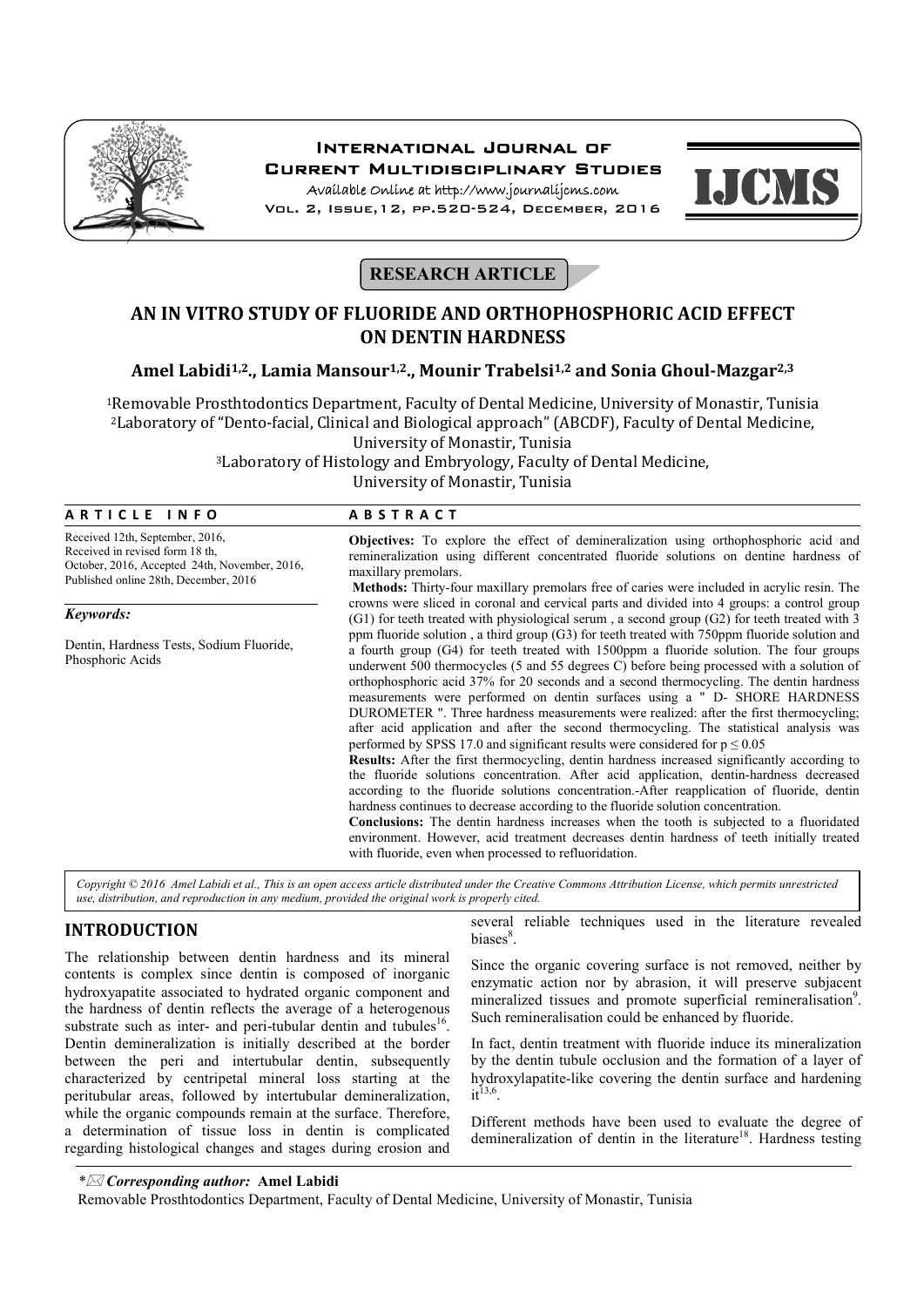consisting of the measurement of a substrate to the penetration of an indenter is the method of choice for detecting changes in the consistency of the surface. Microhardness either with Knoop or a Vickers diamond indenter, or nanohardness are so sensitive that they are usually used to detect small changes on the surface. Their indenters are small enough to be placed on peri- or intertubular dentine or even a dentin tubule, and all these have distinct properties<sup>10</sup>. The use a less sensitive indenter could be appreciable to avoid such inconvenient.

The aim of this study was to evaluate the hardness of dentin using fluoridated solutions with different concentrations, and to explore the effect of alternating application of acid and fluoride on dentin hardness. Aging effects are produced by using thermal cycling.

# **MATERIALS AND METHODS**

#### *Sample collection*

Thirty four maxillary premolars, extracted for orthodontic reasons, were collected. The collected teeth were free of fluorosis, non-carious and un-abraded. They were conserved in physiological serum immediately after their extraction and kept in the refrigerator at +4°C.

#### *Teeth treatment*

*Teeth inclusion:* Each tooth was included in the acrylic resin (major.repair, 100074, Moncalier, Italy). The coronal and cervical cutting levels and the tooth surfaces were indicated on every resin's bloc. **(Fig1a).**



*Teeth cutting:* Each included tooth was cut, at the two indicated levels, into three slices using the ISOMET TM low speed saw (Buehler, Illinois, USA). Four dentin surfaces were obtained: S1 for down coronal surface, S2 for upper coronal surface, S3 for down cervical surface and S4 for upper cervical surface (**Fig1b)**. Each dentin surface was used to measure dentin hardness.

*Distribution of the sliced teeth:* The teeth were distributed into 4 groups: the Control group (G1) contained 9 teeth conserved in physiological serum; the second group (G2) contained 8 teeth conserved in 3ppm of sodium fluoride solution; the third group (G3) contained 9 teeth conserved in 750ppm of sodium fluoride solution and the fourth group (G4) contained9 teeth conserved in 1500ppm of sodium fluoride solution.

#### *Thermo-cycling*

The four groups were treated as follow: 500 thermocycles were performed with 20 seconds at 55°C followed by 20 seconds at 5°C. After acidic application of 20 seconds with orthophosphoric acid solution, all the teeth were rinsed and then 500 thermocycles were performed again with 20 seconds at 55°C followed by 20 seconds at 5°C.

#### *Hardness measurements*

The dentin hardness was measured, by the SHORE-D-HARDNESS DUROMETE SHR-D-Gold 15717, at four points at the midway of each dentine surface: Buccal measurement (B), Lingual measurement (L), Mesial measurement (M) and Distal measurement (D) **(Fig 2)**. Each measurement was defined by its side and the surface where it was applied. Three hardness measurements were realized: after the first pH cycling; after acid application and after the second pH cycling.



**Figure2** Hardness measurements

# *Statistical analysis*

Data were analyzed with Statistical Package for Social Sciences for Windows 17.0 (SPSS Inc., Chicago, IL, USA). Regression analysis was used as statistical test to compare two quantitative variables. Statistically significant difference was performed for P values of  $< 0.05$ .

# **RESULTS**

# *The dentin hardness increases according to the fluoride concentration*

The dentin hardness measurements of the four groups were taken after the first 500 thermocyclings.



**Figure3** Dentin hardness increases according to the fluoride concentration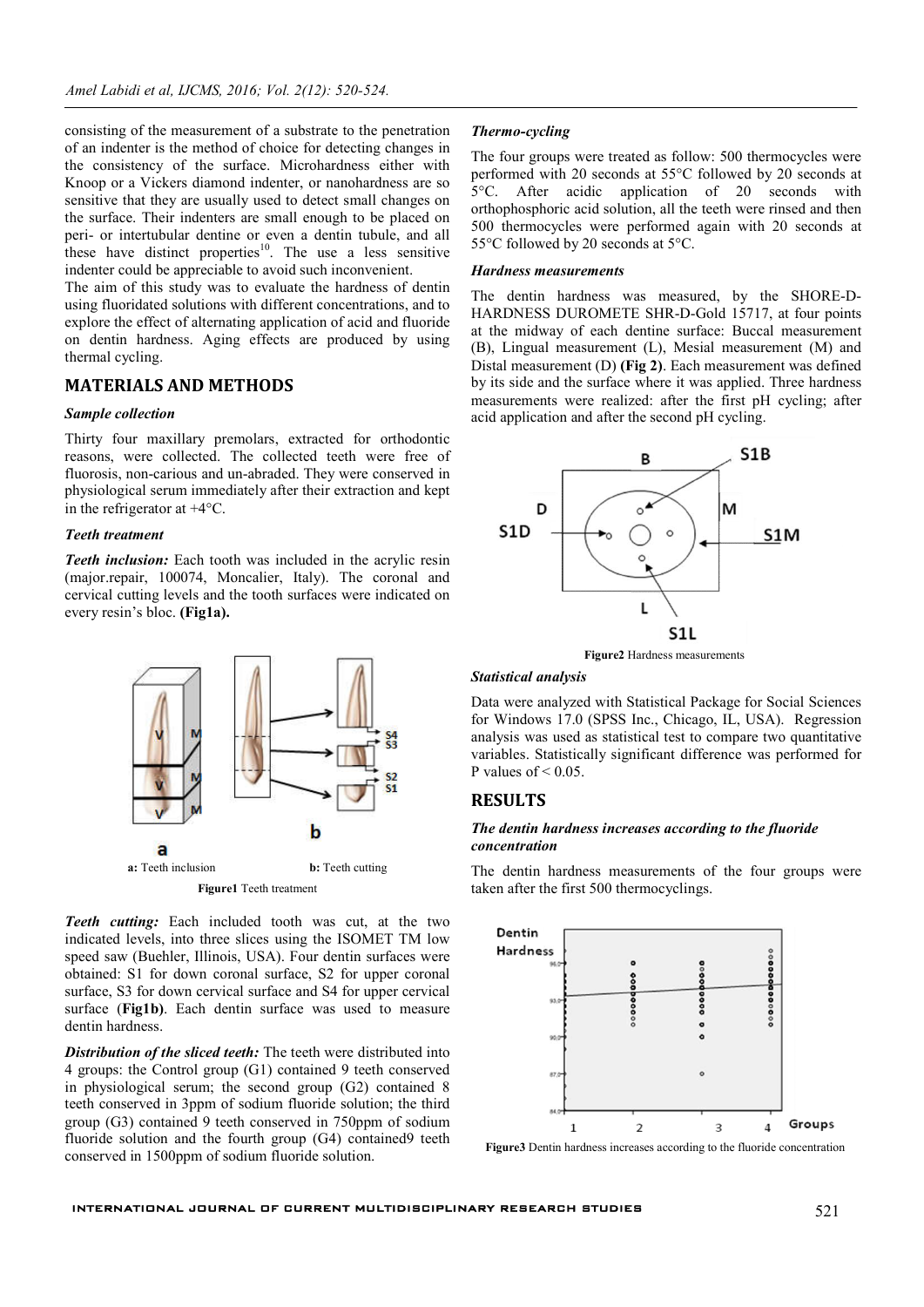The highest dentin hardness measurements were found in the G4 (Sodium fluoride concentration= 1500ppm), and the lowest measurements were found in the control group (physiological serum). Regression analyses showed that the dentin hardness increases significantly according to the fluoride concentration from the control group (G1) to Group the fourth group (G4). **(Fig3) p<0.05**

### *The dentin hardness decreases according to the fluoride concentration after acid application*

After acid application, the dentin hardness measurements of the four groups were taken. The highest dentin hardness measurements were found in the control group (physiological serum), and the lowest measurements were found in G4 (Sodium fluoride concentration= 1500ppm). Regression analyses showed that the dentin hardness decreases according to the fluoride concentration from the control group (G1) to the fourth group (G4). (**Fig4)p= 0,05**



the fluoride concentration

## *The dentin hardness decreases according to the fluoride concentration, after acid application and reapplication of fluoride*

The dentin hardness measurements of the four groups were taken after the second 500 thermocyclings. The dentin hardness decreases according to the fluoride concentration from the control group (G1) to the fourth group (G4) (**Fig5)**. Among the same group (G1, G2, G3 and G4), the dentin hardness decreased from the first 500pH cycling to the acid application to the second 500 pH cycling **(Fig6). p<0.05**



**Figure5** The dentin hardness decreases according to the fluoride concentration after acid application and reapplication of fluoride



**Figure6** Among the same group, dentin hardness decreases from the first pH cycling to the acid application and the second pH cycling

a: Control group

b: Group 2

c: Group 3

d: Group 4

## **DISCUSSION**

This study investigated the in vitro effect of fluoride and acidic applications on dentin hardness in a thermocycling model simulating mineralizing conditions to enhance dentine resistance before acidic conditions and then to evaluate the novel remineralizing conditions. We hypothesized that as dentin is more caries-susceptible than enamel, its demineralization could be more influenced by fluoride.

Hardness testing is a relatively simple and reliable method for the study of the mineral change contents of dental hard tissue<sup>1</sup>.

In a first step the increasing of the dentine hardness according to the fluoride concentration of the solutions was demonstrated. Such result was consistent with the microhardness increasing of dentin described under fluoride-releasing adhesive systems subjected to cariogenic challenge and fluoride therapy<sup>11</sup>. It is suggested that an adsorption of fluoride on the surface of the dentine leads to the formation of fluoridated hydroxyapatite that are closely similar to fluoroapatite crystals. These apatites are supposed to be less soluble than hydroxyapatite and to exhibit larger mechanical strength giving to the modified apatite the propriety of protecting the tissue from demineralization $12$ .

In a second step, when acid was applied, the decrease of surface hardness was noticed suggesting a dentine mineral loss. That was expected as in accordance with previous data concerning the effect of acid on mineralized tissues and particularly on the microhardness of dentin<sup>2</sup>. However, the analysis of hardness values according to the groups revealed that the hardness was the lowest in the groups when fluoride contents of the pretreating solutions were the highest. These observations could indicate a higher loss of mineralized contents in these groups where dentine was supposed to be protected and more resistant to the acidic effect. It should be noticed that a significant amount of fluoride ion in solution during acidogenic challenge may increase the demineralization rate due to the affinity of fluoride to mineralized tissues enhancing penetration of acids. It is noteworthy that the present result is opposed to that demonstrating less microhardness loss of dentine after acid application, according to the fluoride content<sup>5</sup>, but attention should be paid that the maximum of fluoride concentration cited in our study was of 1500ppm, where higher concentrations even up to 5000 ppm were used in the other study. Moreover, in the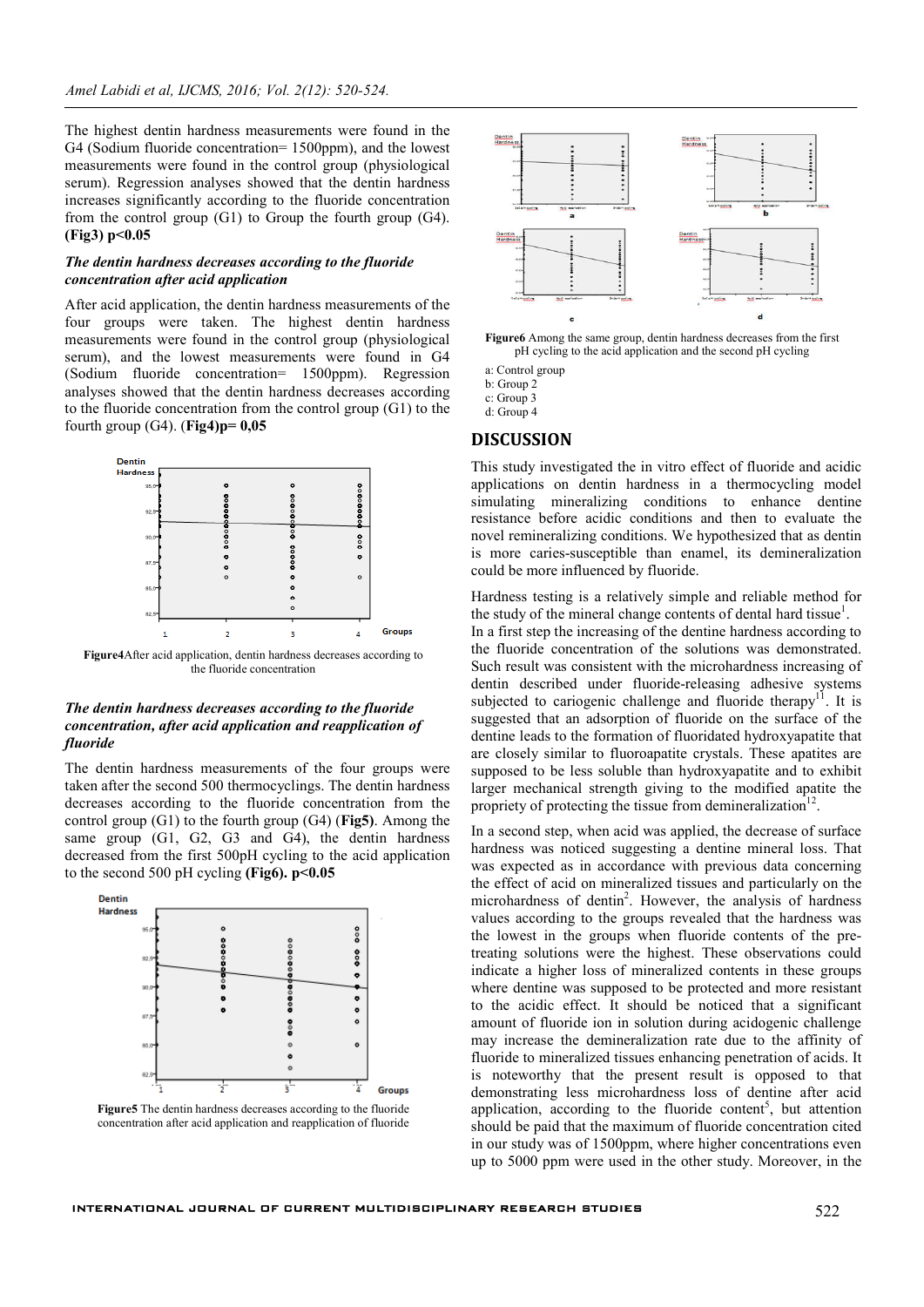cited study, no significant difference was found between 2800ppm and 5000ppm fluoride groups. This could be explained by a described logarithmic correlation between dentin relative mineral loss and the fluoride concentration indicating the existence of an optimum concentration for the achievement of maximum uptake of fluoride<sup>7</sup>.

In the last step of our experience, dentin hardness decreased significantly according to the concentration of fluoridated solutions after fluoridated, acidic and fluoridated treatment. Two hypotheses are suggested to explain this result. The first one suggests that demineralization continues despite the use of fluoride. In fact it is worth mentioning literature considering that dentin needs a higher fluoride concentration in its surrounding solution than enamel to get an inhibition of demineralization process, reaching 5000ppm for the treatment of initial root caries lesions for example <sup>3</sup>. The second hypothesis suggests that a remineralizing process took place despite the use of lower fluoride concentrations, with calcium fluoride-like material precipitating on the tooth's surface. The calcium could originate from the tooth after the application of the acid solution and fluoride from the prepared solution. In fact, an increased CaF2 formation is described with a decreasing pH or an increasing fluoride concentration suggesting that precipitation should be more important in group 4 than the other groups. However, the measurement of hardness was inversely proportional to the concentration of fluoride used in the solutions. This could be explained by the structure of CaF2 appearing as spherical globules instead of crystals compared to fluoridated apatite or hydroxyapatite when observed in scanning electron microscopy $14$ . In fact, during the experiment, a white precipitated material was easily observable on the surface of the teeth confirming the hypothesis of CaF2 formation as being the most important and the only reaction product on the dental hard tissues after local application of fluoridation media<sup>15</sup>. In such conditions, it's better to speak about reprecipitation than remineralization<sup>4</sup>. Such precipitate is considered to be important in the cariesprophylactic effect of fluoride, but similar to the surface of white spots that is based on a fluoride-promoted remineralization (10), the surface is porous and the precipitation doesn't mean that it harden the surface of the mineralized tissue. It seems that hardness testing doesn't only allow the study of mineral contents, but also the evaluation of mineral structure.

Within the limitation of this study, it can be concluded that the use of daily therapy with fluoridated solutions limited to a maximum concentration of 1500 ppm either in tooth paste or mouthwashes could help in hardening the exposed dentin surface during periodontal recession for example, but considering the acidic attack described during tooth erosion or caries process, this amount could be insufficient as dentin is a tissue that demineralizes easily but its remineralisation is hard, needing higher values of fluoride.

### **Acknowledgement**

Authors acknowledge the Tunisian Association for Dental Research for the supervising of the study.

# **References**

- 1. Angker L, Nockolds C, Swain MV, Kilpatrick N. Correlating the mechanical properties to the mineral content of carious dentine--a comparative study using an ultra-micro indentation system (UMIS) and SEM-BSE signals. Archives of Oral Biology. 2004;49(5):369-378.
- 2. Ballal NV, Mala K, Bhat KS. Evaluation of the effect of maleic acid and ethylenediaminetetraacetic acid on the microhardness and surface roughness of human root canal dentin. *The Journal of Endodontics* 2010; 36(8): 1385-1388.
- 3. Baysan A, Lynch E, Ellwood R, Davies R, Petersson L, Borsbomm P. Reversal of primary root caries using dentifrices containing 5000 and 1100 ppm fluoride. Caries Research 2001, 35:41-46.
- 4. Damen JJ, Buijs MJ, ten Cate JM. Fluoride-dependent formation of mineralized layers in bovine dentin during demineralization in vitro. Caries Research. 1998, 32(6):435-440.
- 5. Diamanti I, Koletsi-Kounari H, Mamai-Homata E, Vougiouklakis G. Effect of fluoride and calcium sodium phosphosilicate toothpastes on pre-softened dentin demineralization and remineralization in vitro. *Journal of Dentistry* 2010; 38:671-677.
- 6. Earl JS, Topping N, Elle J, Langford RM, Greenspan DC. Physical and chemical characterization of the surface layers formed on dentin following treatment with a fluoridated toothpaste containing NovaMin. The *Journal of clinical dentistry*. 2011;22(3):68-73.
- 7. Featherstone JDB. Fluoride, remineralization and root caries. American journal of Dentistry 1994; 7:271-274.
- 8. Ganss C, Lussi A, Scharmann I, Weigelt T, Hardt M, Klimek J *et al*. Comparison of calcium analysis, longitudinal microradiography and profilometry for the quantitative assessment of erosion in dentine. Caries Research. 2009a; 43(6):422-429.
- 9. Ganss C, Hardt M, Blazek D, Klimek J, Schlueter N. Effects of toothbrushing force on the mineral content and demineralized organic matrix of eroded dentine. *European Journal of Oral Sciences* 2009b; 117(3):255- 260.
- 10. Kinney JH, Balooch M, Marshall SJ, Marshall GW Jr, Weihs TP: Hardness and Young's modulus of human peritubular and intertu-bular dentine. Archives of Oral Biology. 1996; 41: 9–13.
- 11. Kirsten GA, Takahashi MK, Rached RN, Giannini M, Souza EM. Microhardness of dentin underneath fluoride-releasing adhesive systems subjected to cariogenic challenge and fluoride therapy. *Journal of Dentistry.*2010;38(6):460-468.
- 12. Lussi A, Hellwig E, Klimek J. Fluorides- Mode of action and recommendations for use. Scheiz Monatsschr Zahnmed, 2012; 122: 1030-1036.
- 13. Parkinson CR, Willson RJ. A comparative in vitro study investigating the occlusion and mineralization properties of commercial toothpastes in a four-day dentin disc model. *The Journal of clinical dentistry*. 2011;22(3):74-81.